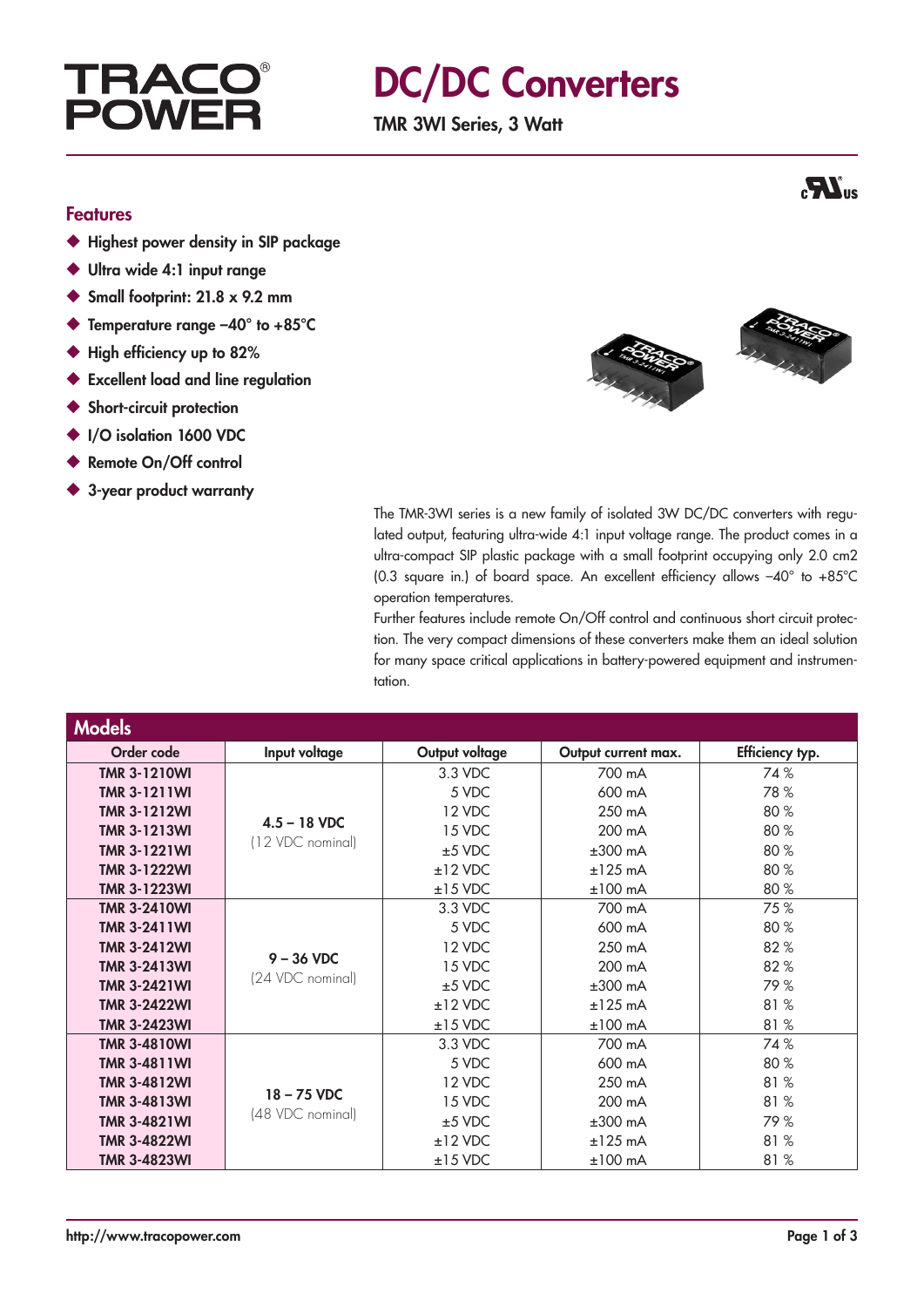# **TRACO<sup>®</sup>**<br>POWER

| <b>Input Specifications</b>                                           |                                        |                                  |                                                                                       |
|-----------------------------------------------------------------------|----------------------------------------|----------------------------------|---------------------------------------------------------------------------------------|
| Input current at full load                                            |                                        | 12 Vin models:                   | 340 mA max.                                                                           |
|                                                                       |                                        | 24 Vin models:<br>48 Vin models: | 170 mA max.<br>85 mA max.                                                             |
| Input current at no load                                              |                                        | 12 Vin models:                   | 40 mA typ.                                                                            |
|                                                                       |                                        | 24 Vin models:                   | 25 mA typ.                                                                            |
|                                                                       |                                        | 48 Vin models:                   | 15 mA typ.                                                                            |
| 12 Vin models:<br>Surge voltage (100 msec. max.)                      |                                        | 36 V max.                        |                                                                                       |
|                                                                       |                                        | 24 Vin models:<br>48 Vin models: | 50 V max.<br>100 V max.                                                               |
| Input filter                                                          |                                        |                                  | internal capacitor                                                                    |
| <b>ESD</b> (electrostatic discharge)                                  |                                        |                                  | EN 61000-4-2, air ±8 kV, contact ±6 kV,                                               |
|                                                                       |                                        |                                  | perf. criteria A                                                                      |
| Radiated immunity                                                     |                                        |                                  | EN 61000-4-3, 10 V/m, perf. criteria A                                                |
| Fast transient / Surge                                                |                                        |                                  | EN 61000-4-4, ± 2 kV, perf. criteria A                                                |
|                                                                       |                                        |                                  | EN 61000-4-5, $\pm$ 1 kV perf. criteria A                                             |
|                                                                       |                                        |                                  | With external input capacitor e.g. Nippon<br>chemi-con KY 100 µF, 100 V, ESR 110 mOhm |
| Conducted immunity                                                    |                                        |                                  | EN 61000-4-6, 10 Vrms, perf. criteria A                                               |
| RF Magnetic Field                                                     |                                        |                                  | EN 61000-4-8, 100 A/m, perf. criteria A                                               |
| <b>Output Specifications</b>                                          |                                        |                                  |                                                                                       |
| Voltage set accuracy                                                  |                                        |                                  | $±1$ % max                                                                            |
| Regulation                                                            | - Input variation Vin min. to Vin max. |                                  | $0.2 %$ max.                                                                          |
|                                                                       | $-$ Load variation $0 - 100\%$         | single output models:            | $1.0\%$ max.<br>1.0 % max. balanced load                                              |
|                                                                       | - Load cross regulation 25/100%        | dual output models:              | 5.0 % max. (dual output models)                                                       |
| Minimum load                                                          |                                        |                                  | not required                                                                          |
| Temperature coefficient                                               |                                        |                                  | 0.02 %/K                                                                              |
| Ripple and noise (20 MHz Bandwidth)                                   |                                        |                                  | 30 mVp-p max.                                                                         |
| Start up time                                                         | - Power On                             |                                  | 30 ms typ.                                                                            |
| (constant resistive load)                                             | $-$ Remote $On$                        |                                  | 30 ms typ.                                                                            |
| Transient response setting time (25% load step change)                |                                        |                                  | $250$ µs typ.                                                                         |
| Short circuit protection                                              |                                        |                                  | continuous, automatic recovery                                                        |
| Capacitive load                                                       |                                        | 3.3 VDC models:                  | 3'300 µF max.                                                                         |
|                                                                       |                                        | 5 VDC models:<br>12 VDC models:  | 1'680 µF max.                                                                         |
|                                                                       |                                        | 15 VDC models:                   | 820 µF max.<br>680 µF max.                                                            |
|                                                                       |                                        | $\pm$ 5 VDC models:              | $±1000$ µF max.                                                                       |
|                                                                       |                                        | ±12 VDC models:                  | $±470$ µF max.                                                                        |
|                                                                       |                                        | ±15 VDC models:                  | $\pm 330$ µF max.                                                                     |
| <b>General Specifications</b>                                         |                                        |                                  |                                                                                       |
| Temperature ranges                                                    | - Operating                            |                                  | $-40^{\circ}$ C to $+85^{\circ}$ C                                                    |
|                                                                       | - Case temperature<br>– Storage        |                                  | $+100^{\circ}$ C max.<br>$-55^{\circ}$ C to +125 $^{\circ}$ C                         |
| Load derating                                                         |                                        |                                  | 3.3 %/K above 70°C                                                                    |
| Humidity (non condensing)                                             |                                        |                                  | 5 - 95 % rel. H max.                                                                  |
| Reliability, calculated MTBF (MIL-HDBK-217F, at +25°C, ground benign) |                                        |                                  | >3.4 Mio h                                                                            |

All specifications valid at nominal input voltage, full load and +25°C after warm-up time unless otherwise stated.